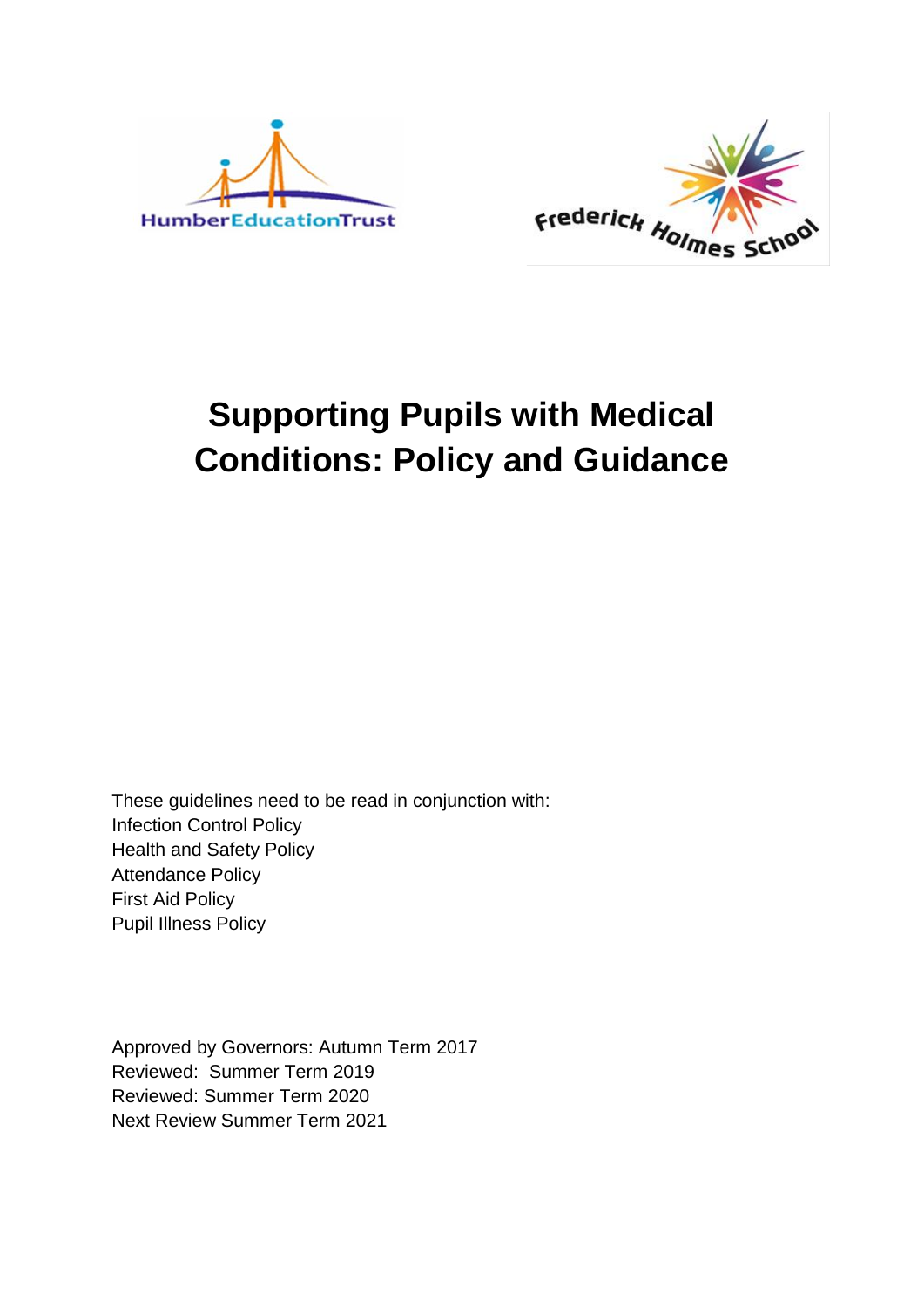All pupils have an entitlement to a full time curriculum, or as much as their medical condition allows. Frederick Holmes is an inclusive community that supports and welcomes pupils with medical conditions into a caring and supportive environment. This policy has been developed in line with the DFE statutory guidance which came into force on September 1st 2014 under section 100 of the Children and Families Act 2014-Supporting Pupils at School with Medical Conditions

Definitions for the purpose of the FHS Managing Medical Conditions Policy are as follows:-

'Medical condition' is defined as either a physical or mental health condition as diagnosed by a healthcare professional which results in the child or young person requiring special adjustments for the school day, either ongoing or intermittently. This includes; a chronic or short-term condition, a long-term health need or disability, an illness, injury or recovery from treatment or surgery.

#### **Being 'unwell' and common childhood diseases are not covered.**

'Medication' is defined as any prescribed or over the counter treatment. 'Prescription medication' is defined as any drug or device prescribed by a doctor, prescribing nurse or dentist and dispensed by a pharmacist with instructions for administration, dose and storage.

A 'staff member' is defined as any member of staff employed at Frederick Holmes School and includes members of staff seconded to other organisations .

## **Key Roles and Responsibilities**

## **a) The Local Authority (LA) is responsible for:**

1) Commissioning of school nurses

2) Promoting co-operation between relevant partners regarding supporting pupils with medical conditions.

3) Working with schools to ensure pupils attend full-time or make alternative arrangements for the education of pupils who need to be out of school for fifteen days or more due to a health need and who otherwise would not receive a suitable education.

## **b) The Humber Education Trust (HET) is responsible for:**

1) Ensuring the CCG and LA provide the necessary advice /guidance to schools and staff to enable Individual Healthcare Plans (IHP) to be effectively delivered.

## **c) The Governing Body of Frederick Holmes is responsible for:**

1) Ensuring a policy for supporting pupils with medical conditions is in place, is reviewed regularly, is accessible to staff and parents.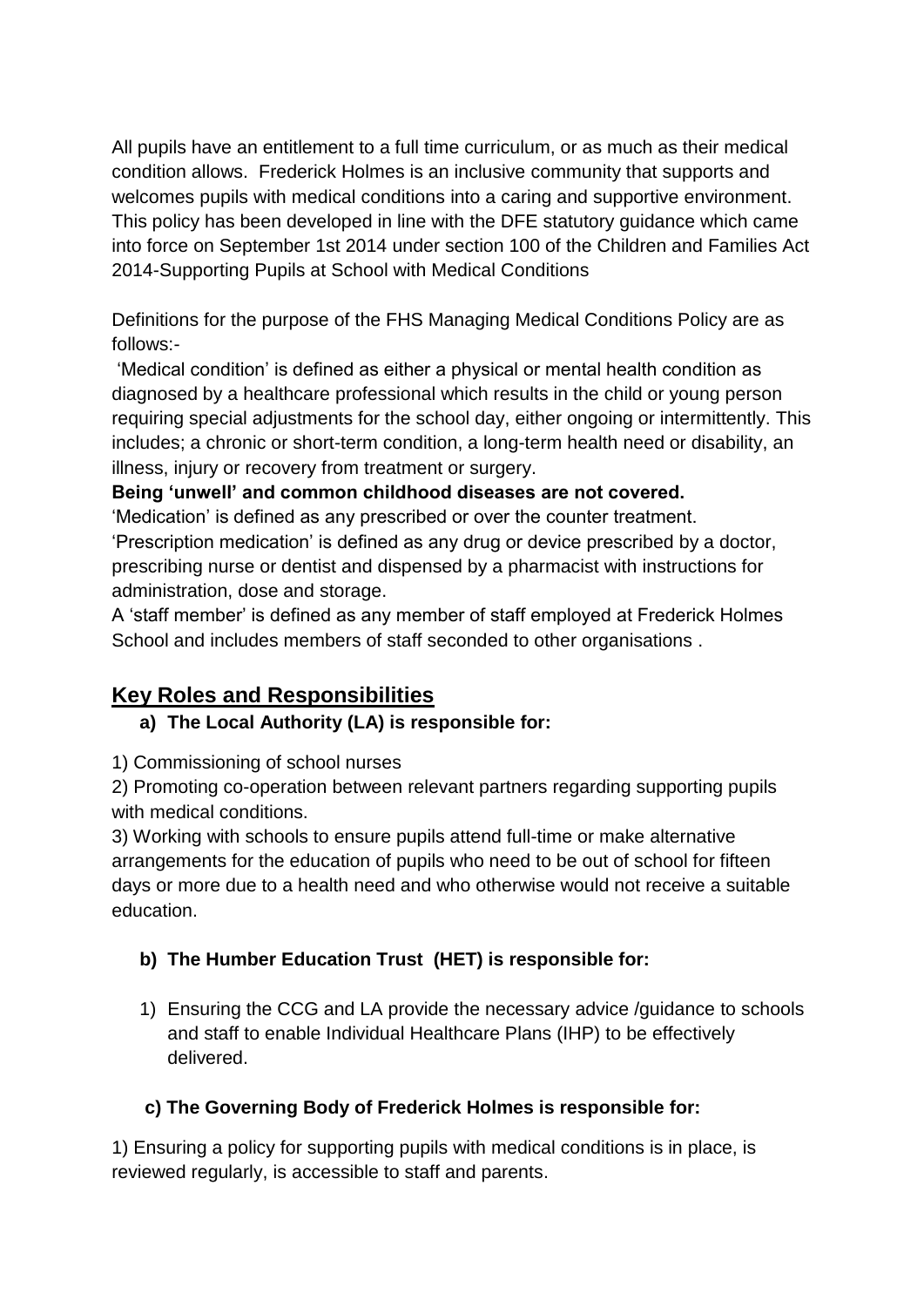2) Ensuing the policy identifies the roles and responsibilities of all those involved to support pupils at school with medical conditions including the role of developing the Individual Health Care Plans.

3) Ensuring the school policy sets out the procedures to be followed whenever a school is notified that a pupil has a medical condition.

4) Ensuring that all pupils with medical conditions are able to play a full and active role in all aspects of school life, participate in school visits, sporting activities, and achieve their academic potential.

5) Ensuring school leaders consult health and social care professionals, pupils and parents to ensure that arrangements are in place and are effectively implemented to support pupils with medical conditions in school. The focus must be on the individual needs of each pupil and take into account that many medical conditions may be life threatening.

6) Ensuring that relevant training is delivered to a sufficient number of staff who will have responsibility to support children with medical conditions and that they are signed off as competent to do so. They should also ensure that any staff supporting pupils with medical conditions are able to access information and other teaching support materials.

7) Ensuring the school policy is clear about procedures to be followed for managing medical needs including arrangements where pupils contribute to their own health care. This will include written records of medicines administered.

8) Ensuring that arrangements give parents and pupils confidence in the school's ability to provide effective support for pupils with medical conditions including an understanding of how the medical condition impacts on learning and providing effective training for staff to support pupils with medical conditions including in emergency situations.

9) Ensuring that insurance is in place which appropriately reflects the level of risk.

#### **d) The Head Teacher is responsible for:**

1) Ensuring the school is inclusive and welcoming and that the Supporting Pupils with Medical Conditions Policy is in line with local and national guidance and shared appropriately.

2) The day-to-day implementation and management of the Supporting Pupils with Medical Conditions Policy and Procedures at Frederick Holmes.

3) Maintaining a continuous liaison with school nurses, parents and school in the case of any child who has an identified medical condition and ensuring effective communication where a child has been unwell at school.

4) Liaising with healthcare professionals regarding the training required for staff to ensure a sufficient number of trained members of staff are available to implement the policy and deliver IHPs in normal, contingency and emergency situations. If necessary, facilitating the recruitment of staff for the purpose of delivering the promises made in this policy.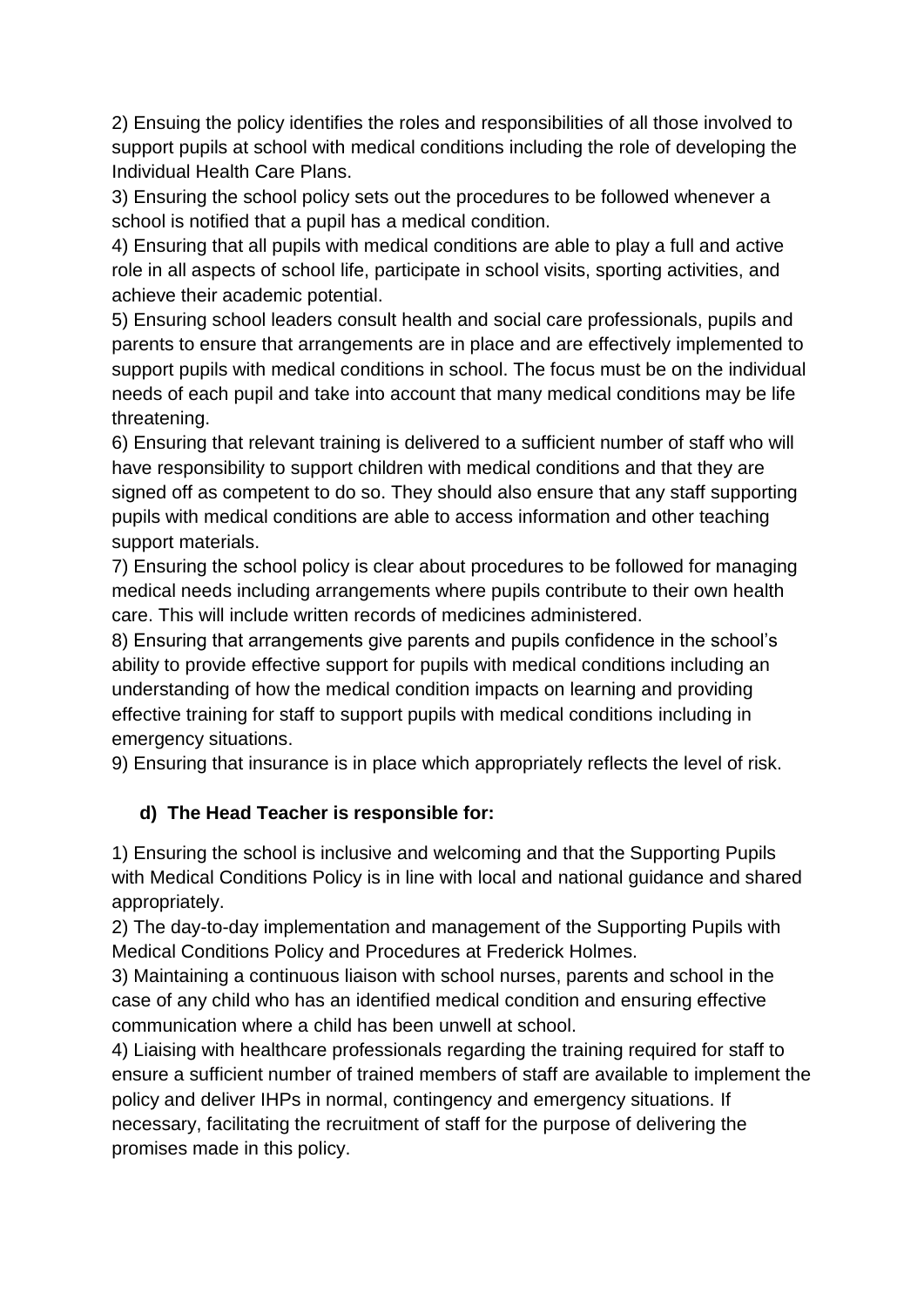5) Ensuring that information held by the school is accurate and up to date and that Individual Healthcare Plans and medical information is shared with staff

6) Ensuring the correct level of insurance is in place for education staff who support pupils in line with this policy.

7) Ensuring pupil confidentiality and data protection systems are in place

8) Assigning appropriate accommodation for medical treatment/ care and the storage of medications.

### **e) Staff members are responsible for:**

1) Reading the school's Supporting Pupils with Medical Conditions Policy

2) Knowing which pupils in their care have a medical condition and being familiar with the content of the pupil's Healthcare Plan.

3) Undertaking training to achieve the necessary competency for supporting pupils with medical conditions as agreed by the HT and raising awareness of training needs to the WFD co-ordinator.

4) Taking account of the needs of pupils with medical conditions in lessons to ensure they are not excluded unnecessarily from activities they wish to take part in or forced to take part in activities if they feel unwell

5) Being aware of the potential triggers, signs and symptoms of common medical conditions, familiarising themselves with procedures and taking appropriate steps to provide necessary support.

6) Allowing all pupils to have immediate access to their medication or food when they need it including when they go on a school visit or out of the classroom

7) Maintaining effective communication with parents/carers including informing them if their child has been unwell at school

8) Supporting pupils through long term absence or frequent short term absences so that pupils with medical conditions fully engage with learning

9) Administering routine medication where this has been agreed by parents and school (See Appendix 5)

#### **f) School Nurses are responsible for:**

1) Notifying the school when a child has been identified as requiring support in school due to a medical condition and ensuring any changes to support needs are shared.

2) Take the lead role in developing an IHP for specific medical conditions such as epilepsy or diabetes and working in partnership with lead clinicians, parents and school to ensure the needs of pupils with medical conditions are met effectively.

3) Providing regular training for school staff in managing the most common medical conditions and providing information about where the school can access other specialist training.

4) Supporting staff to implement an IHP and participating in regular reviews of the IHP especially prior to EHCP meetings.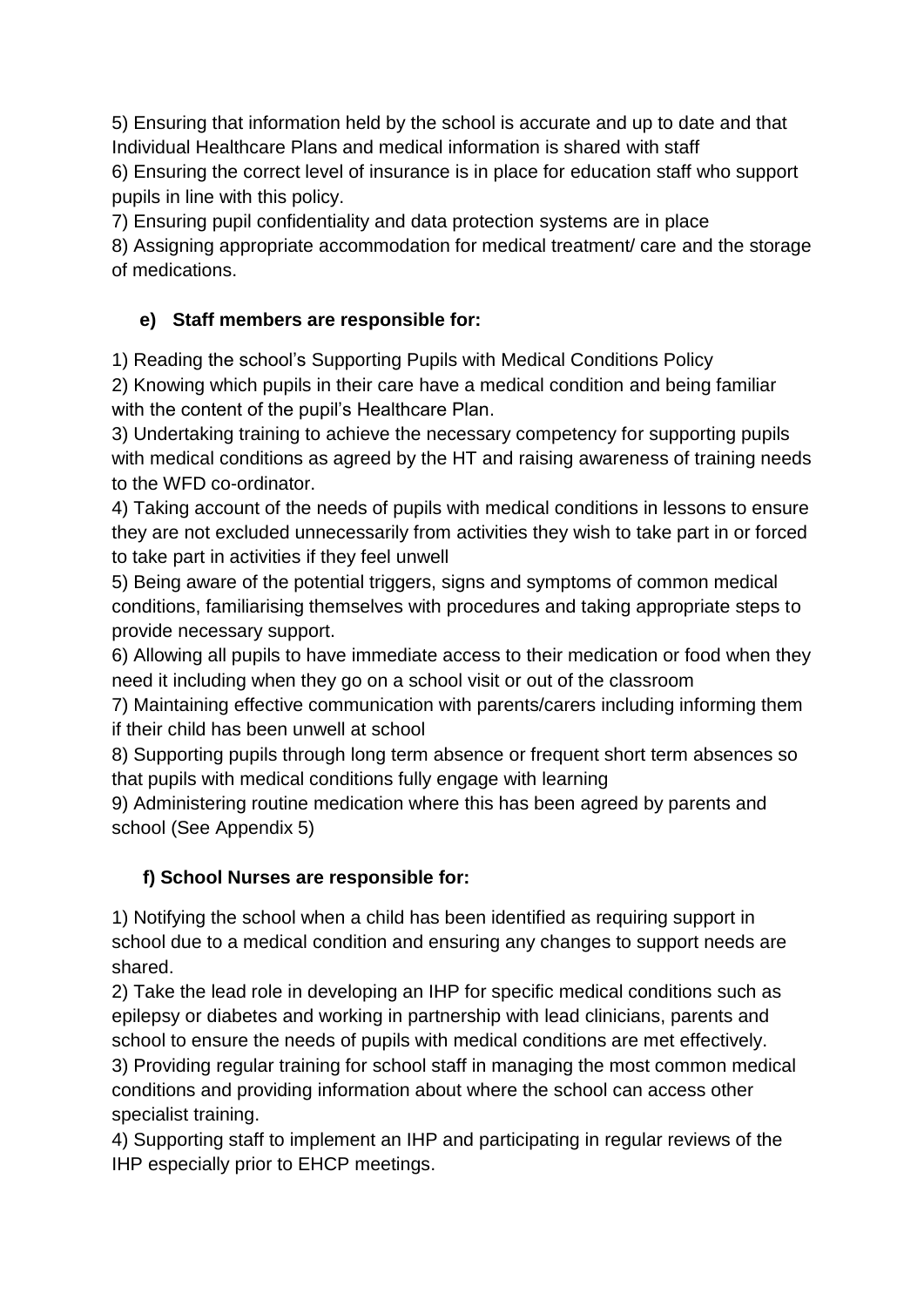5) Managing the Health Care Support Staff on a day to day basis including staff seconded to the Health Care support

6) Preparing medication to be administered by Health Care Staff in school.

7) Maintaining effective communication with parents including informing them if their child has been unwell at school or when medication is out of date

8) Informing the school if Nursing cover is unavailable in a timely manner.

9) Attending Initial Assessment meeting and ensuring appropriate health care support is in place prior to the admission date.

## **g) Parents and carers are responsible for:**

1) Participating in the development and regular reviews of their child's Individual Healthcare Plan including providing the necessary information so that the school is able to develop an Asthma Plan

2) Keeping the school and school transport informed about changes to their child/children's health and medication routines.

3) Completing a parental consent form for medical interventions.

4) Providing the school with in date medication /medical devices with a prescription label and the child's name on them and informing the school when their child is bringing medication into school.

5) Carrying out actions assigned to them in the IHP with particular emphasis on identifying a nominated adult who is contactable at all times in case of emergencies or if their child is unwell.

6) Ensuring their child attends any appointments with the GP or specialist healthcare professional

7) Keeping their child at home if they are not well enough to attend school and ensuring any child poorly as a result of vomiting or diarrhoea does not attend school for a minimum of 48 hours from the last episode of vomiting or diarrhoea. This ruling is specified by the Health Protection Agency (ref Pupil Illness Policy).

## **h) Pupils are responsible, where appropriate, for:**

1) Providing information on how their medical condition affects them.

2) Contributing to their Individual Healthcare Plan where appropriate

3) Complying with the IHP and self-managing their medication or health needs including

 informing a member of staff if they feel unwell or if they know another pupil is unwell

5) Not excluding others unnecessarily because of medical condition

## **i) Clinical Commissioning Group (CCG) is responsible for :**

1) Commissioning healthcare professionals responsive to children's needs 2) Co-operating with schools supporting children with medical conditions and seeking to strengthen links with healthcare services.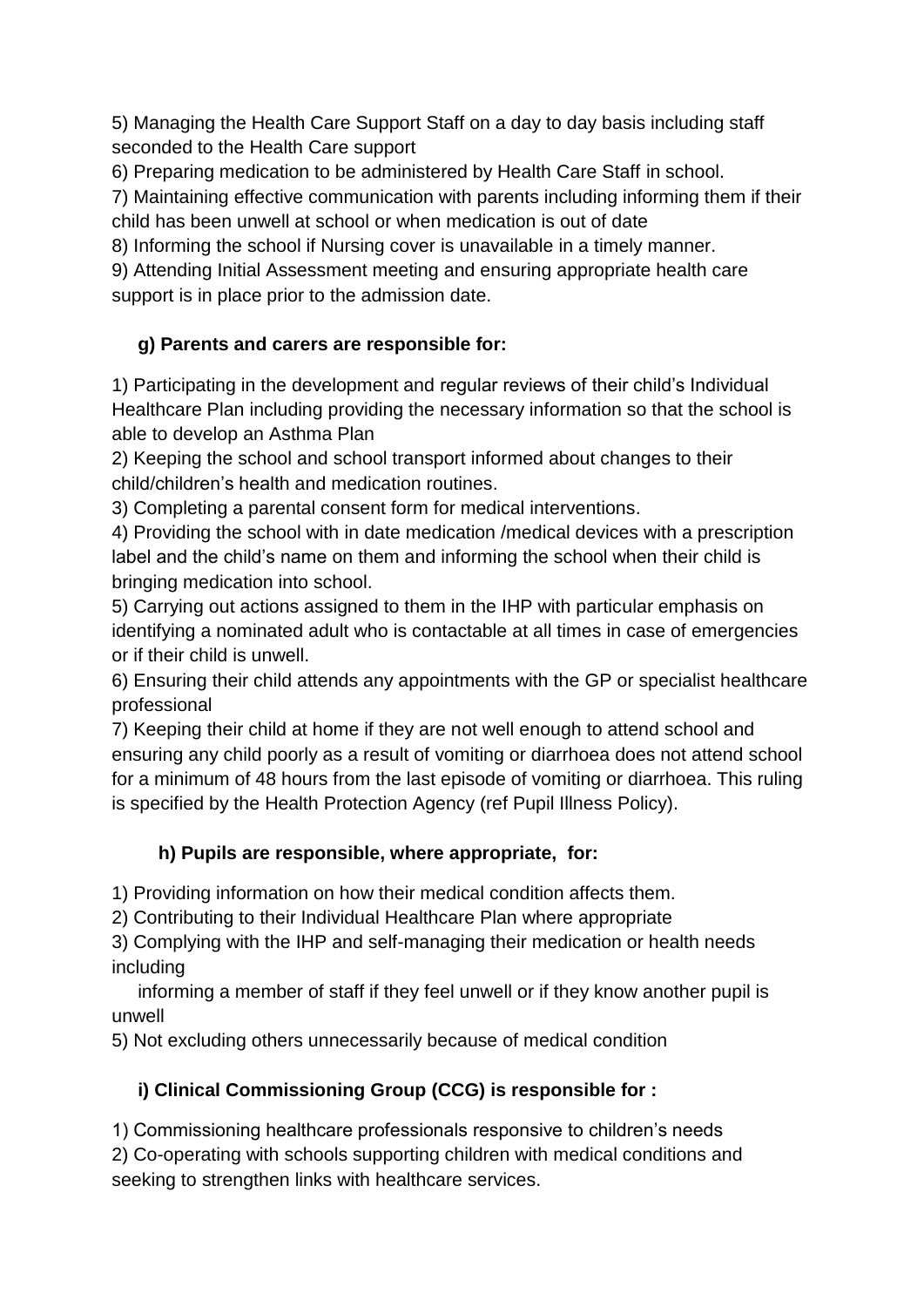#### **j) OFSTED IS responsible for :**

1) Considering how well the needs of pupils with chronic or long term medical conditions are being met

## **Medical Passport and Health Care Plans**

- 1) Healthcare information is shared with school staff by parents as part of the Admission Process or when a condition is diagnosed. The Admin Team collate this information to create a Medical Passport which contains Individual Healthcare Plans (IHP) for specific conditions provided by the Specialist Nursing Team. The Medical Passport and IHP records important details about a pupils' medical needs at school which are updated as necessary and shared with the class teacher. The School Nurse and parent will decide whether an IHP is necessary. The School will write the Medical Passport in conjunction with the School Nurse and parent and the responsibility for ensuring that it has been written and is implemented rests with the school. The plan will be shared with parents. It is the responsibility of parents to inform the school and the nursing team of any changes to the content of the Medical Passport or the Individual Healthcare Plan eg changes in medication or contact details.
- 2) The Medical Passport is reviewed as necessary, and at least annually during the EHCP review
- 3) The Medical Passport and Individual Healthcare Plan is retained in the blue pupil file in a secure location in the classroom where it is accessible to all staff who work with pupil. Where a pupil has a medical condition which is potentially life threatening the IHP may be stored in a more accessible location. The Individual Health Care Plans are not shared with outside agencies without permission from parents/students.

## **Training**

- 1) Awareness training in medical conditions is routinely provided to all staff as part of the training plan. This includes preventative and emergency actions so that staff can act quickly when a problem occurs in school and off site. A log of medical condition training is retained by the WFD Co-ordinator.
- 2) Newly appointed teachers, supply or agency staff and support staff will be made aware of the contents of the 'Supporting Pupils with Medical Conditions' Policy as part of their induction.
- 3) The School Nurse will identify training necessary to meet the medical needs of pupils. All school staff providing support to a pupil with medical needs receive the identified training, updated as necessary, from the School Nurse or other healthcare professional. Staff are signed off as competent to meet medical needs of a pupil by the School Nurse and countersign to agree their level of competency.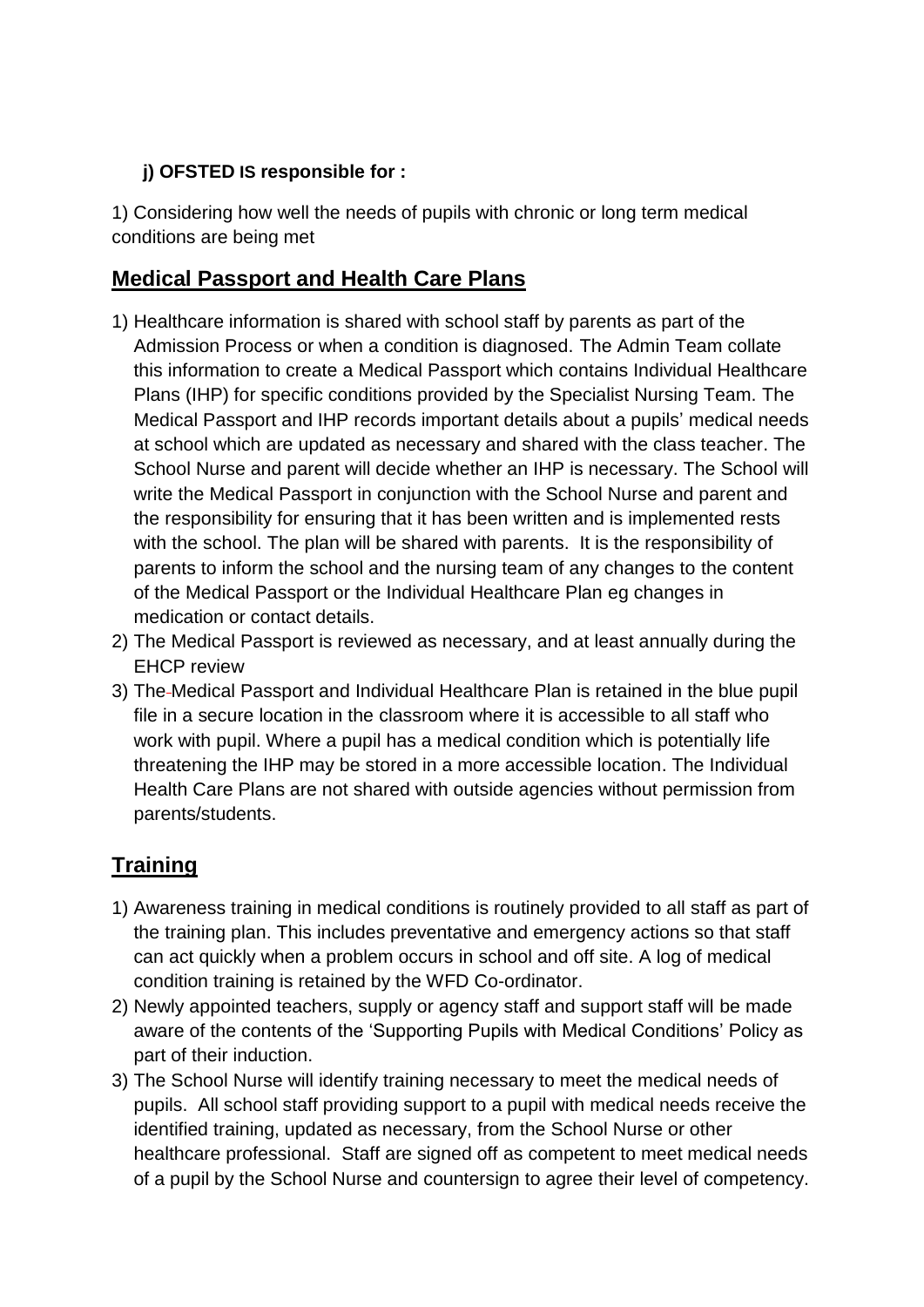The WFD Co-ordinator, in liaison with the School Nurse is responsible for ensuring that sufficient staff are trained to meet the needs of pupils with medical conditions. These staff are identified in the pupils personal file.

4) Staff must not administer prescription medicines or undertake any healthcare procedures without undergoing training specific to the pupil and being signed off as competent by the School Nurse or other healthcare professional. In some cases written instruction from the parent or instruction from the pharmacist on a container may be sufficient but staff must check with the Nurse that this is sufficient.

## **Medication**

## **Administration of Medication**

- 1) Where possible, unless advised it would be detrimental to health, medicines should be prescribed in frequencies that allow the pupil to take them outside of school hours.
- 2) If this is not possible, medication will be dispensed by the Nurse and administered by designated staff in school. Where routine medication is required off site it will be dispensed and administered by trained school staff. Before staff administer medication the parents/carers of the child must complete and sign a parental consent. No child will be given any prescription or non-prescription medicines without written parental consent except in exceptional circumstances.
- 3) Medicines MUST be in date, labelled, and provided in the original container (except in the case of insulin which may come in a pen or pump) with dosage instructions.
- 4) Medication defined as a controlled drug is administered by the School Nurse.
- 5) Staff will not force a pupil to take their medication. If a pupil refuses their medication this is recorded and parents are informed as soon as possible by the Nurse or the member of staff who attempted to give the medication.
- 6) Where a pupil has a short term medical condition which requires medication during school hours parents should inform the school in writing of dosage and frequency. Staff will only administer prescribed medication with a pharmacy label.
- 7) An accurate record is maintained of each occasion an individual pupil is given or supervised taking medication. The name of the supervising staff member, pupil, dose, date, time and witness are recorded. If a pupil refuses to have their medication or a dose is omitted this is also recorded and parents are informed as soon as possible.

## **Safe storage of Medication**

1) It is the responsibility of the parent to inform the class team of medication transported by the pupil to school. This can be done through the Home School Book or by telephoning the School Office or School Nurse. The school provides a red bag for the transport of medication which is available on request.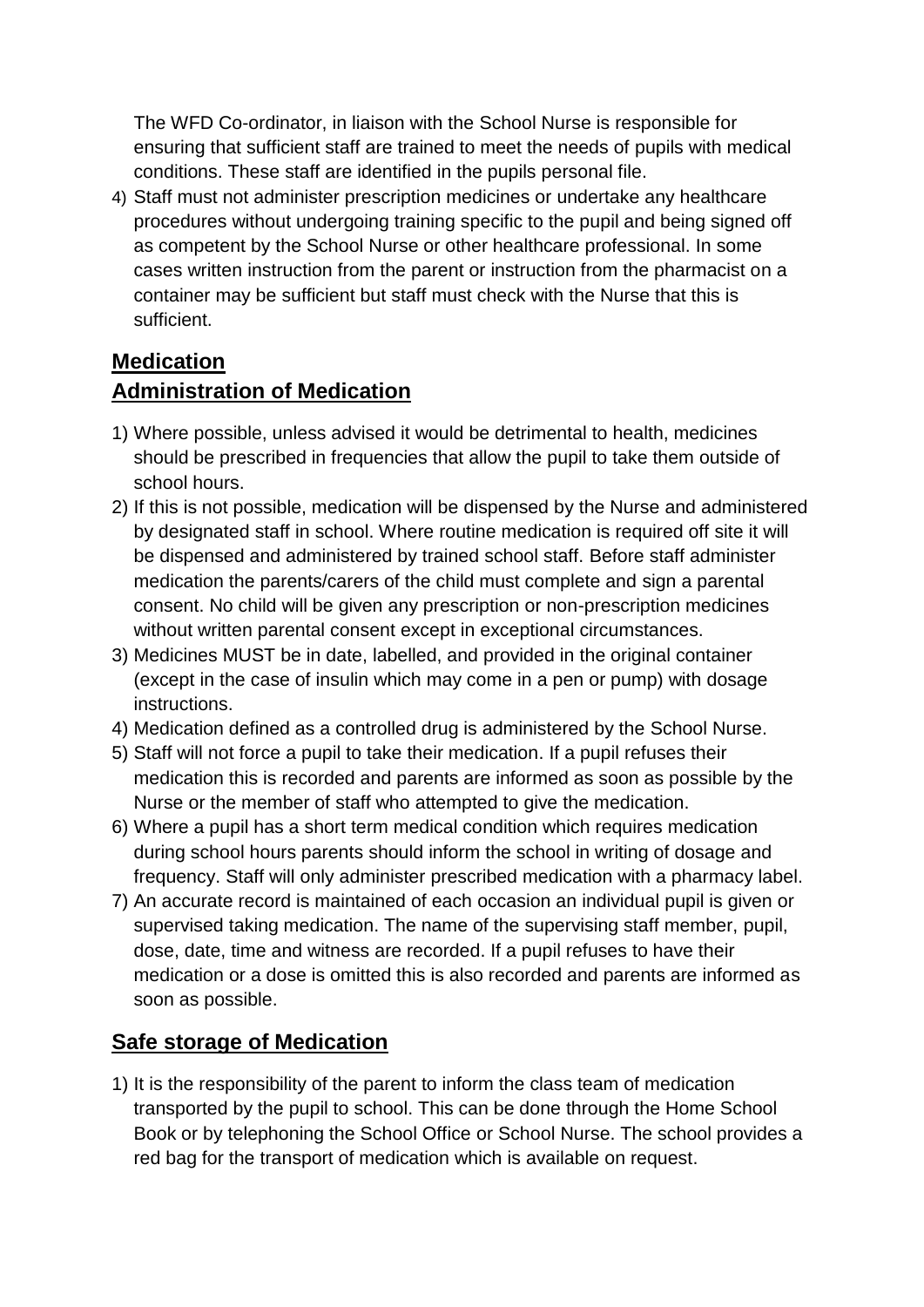- 2) All pupil medication is stored in the Nurses Office with the exception of inhalers which are stored with the pupil and respite medication which remains as luggage stored in the Reception Office. An identified member of the Nursing Team ensures the correct storage of medication at school. All refrigerated medication is stored in an airtight container and is clearly labelled. Controlled drugs that have been prescribed for a pupil will be securely stored in a non-portable container in the Nurses office. The key is retained in the Nurses office at all times.
- 3) The class team will check the expiry date of inhalers each term and request replacements where necessary. Inhalers are labelled with the pupils' name and the date of expiry. An emergency reliever inhaler is retained at Reception.
- 4) As far as possible pupils know where their medication is stored and understand the arrangements for a member of staff to assist in helping them take their medication safely.
- 5) The identified member of staff, along with the parents of pupils with medical conditions, ensure that all emergency and non-emergency medication brought into school is clearly labelled with the pupil's name, the name and dose of the medication, the expiry date and the prescriber's instructions for administration, including dose and the frequency of dose.
- 6) Any medications left over at the end of the course will be returned to the child's parents. Three times a year the identified member of staff checks the expiry dates for all medication stored at school and arranges for the disposal of any that has expired. This check is always documented.

## **Managing Pupils with Medical Conditions out of school**

- 1) All staff attending off-site visits are aware of any pupils with medical conditions on the visit and the details recorded in the risk assessment.
- 2) Risk assessments are completed prior to any off site activities including work experience and residential visits and retained by the school. The risk assessment will include how pupils with medical conditions will be included in activities, how routine and emergency medication will be stored and administered and how emergency help will be accessed. The risk assessment must be shared with staff supporting the visit
- 3) For some medical conditions the driver/ escort will require adequate training. For pupils who receive specialised support in school with their medical condition this should be planned for in travel arrangements to school and included in the specification to tender for that pupil's transport.
- 4) When prescribed controlled drugs need to be sent in to school parents will be responsible for handing them over to the escort in a suitable bag or container who will hand them to the School Nurse or Nursing Assistant on arrival. They must be clearly labelled with name and dose etc.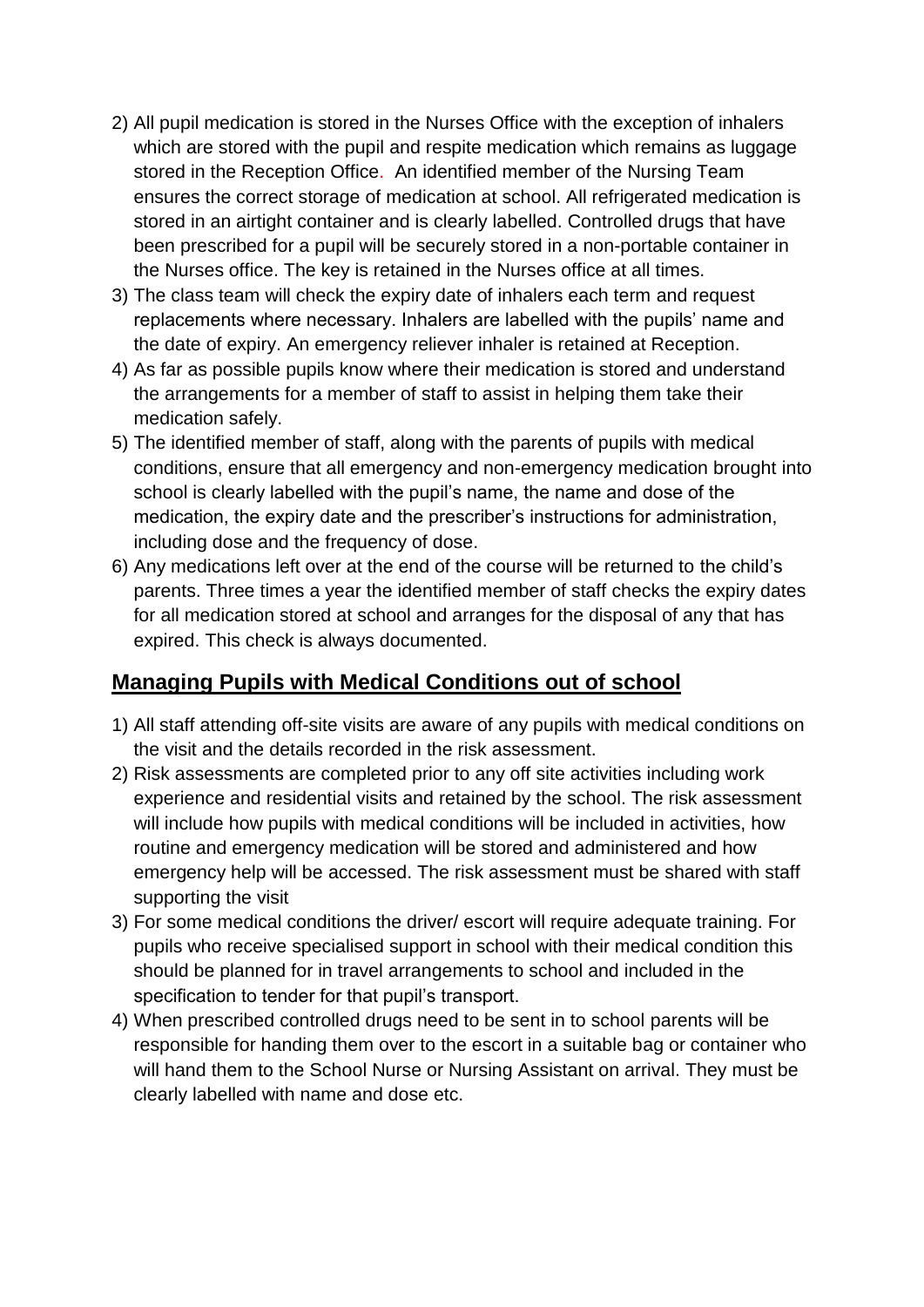## **Dealing with a Medical Emergency**

- 1) All staff are aware of the most common serious medical conditions at this school. The medical condition of pupils are identified in pupil records, (see blue pupil file retained in classrooms and yellow pupil file retained in Admin), Individual Healthcare Plans, Medical Passports, and Risk Assessments for out of school visits. In addition the School Nurse provides lists of pupils with epilepsy, shunts, asthma, diabetes and allergies at the start of the academic year which are shared with all teams and updated when new pupils arrive. It is the responsibility of the class teacher to share information about the emergency symptoms and procedures on a need to know basis.
- 2) In an emergency situation school staff are required under common law duty of care to act like any reasonably prudent parent. This may include administering medication. Wherever possible this would take place in consultation with the School Nurse and/or emergency services.
- 3) Information sheets and action for staff to take in an emergency relating to pupils with specific medical conditions as well as general medical emergencies is available in the Pupil Blue file on the IHP. See also Appendix 2 (Asthma), Appendix 3 (Diabetes), Appendix 4 (Shunt)
- 4) All staff who work with groups of pupils at this school receive information about what to do in a medical emergency and what to do in medical emergency for pupils with medical conditions in their care. The school conforms to DFE Guidance on First Aid in Schools. It is the responsibility of the WFD co-ordinator to co-ordinate the training programme and maintain training records.
- 5) If a pupil needs to be taken to hospital a member of staff will always accompany them and will stay with them until a parent arrives. Emergency Passports and Healthcare Plans, for pupils with specific medical conditions, are sent to the emergency care setting with the pupil as necessary.
- 6) The school reviews medical emergencies and incidents to see how they could have been avoided. Appropriate changes to the school policy and procedures are implemented after each review.

## **Unacceptable Practise**

#### *The following is not considered acceptable at Frederick Holmes School*

- 1) Preventing children from accessing their inhalers or medication
- 2) Assuming that pupils with the same condition require the same treatment.
- 3) Ignoring the views of the pupil and/or their parents or ignoring medical evidence or opinion.

4) Sending pupils home frequently or preventing them from taking part in activities at school

5) Sending the pupil anywhere with an unsuitable escort if they become ill.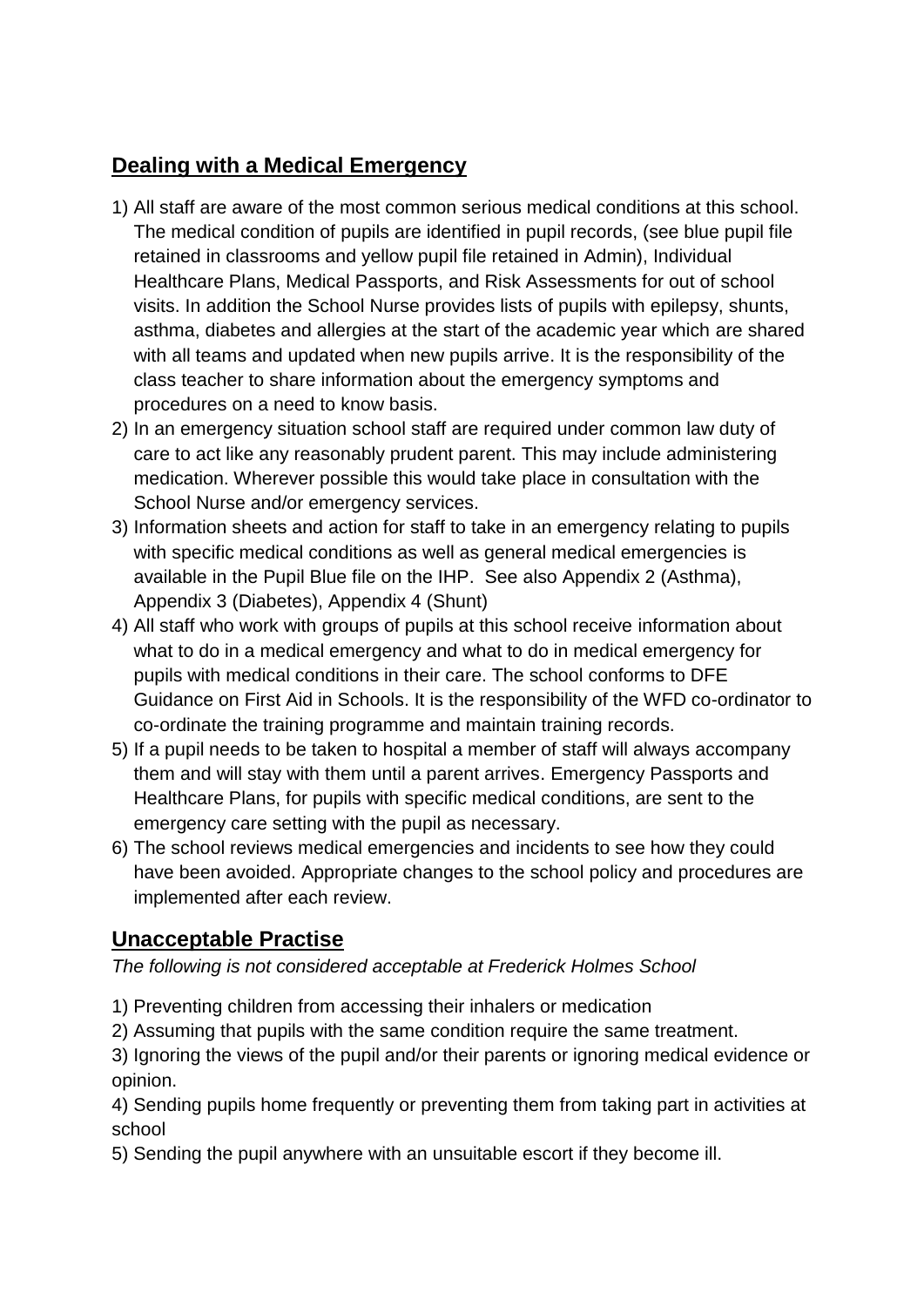6) Penalising pupils with medical conditions for their attendance record where the absences relate to their condition.

7) Making parents feel obliged to attend school to administer medication or provide medical support.

8) Creating barriers to children participating in school life, including school trips.

## **Insurance**

1) Teachers who undertake responsibilities within this policy are assured that they are covered by the LA/school's insurance.

2) Full written insurance policy documents are available to be viewed by members of staff who are providing support to pupils with medical conditions. Those who wish to see the documents should contact the School Business Manager.

## **Complaints**

a) All complaints should be raised with the school in the first instance.

b) The details of how to make a formal complaint can be found in the School Complaints Policy and is summarised in the Home School Diary.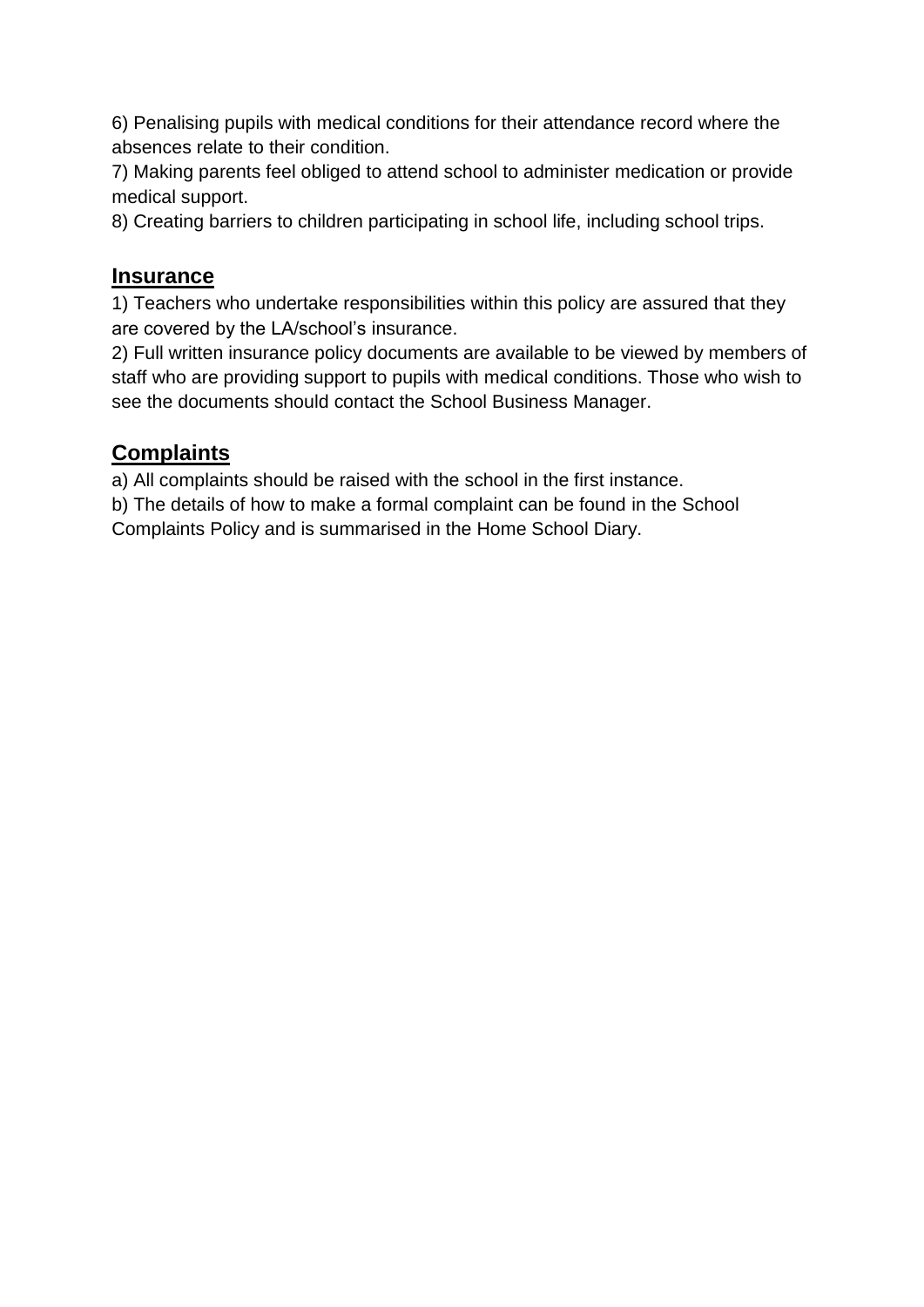## **Appendix 1**

.

## **Model for Developing Health Care Support Package**

1.Parent or healthcare professional informs school that a child with a medical condition, is starting school, returning from a long-term absence, or that their needs have changed. Healthcare professionals review the electronic health records of all new starters prior to the Initial Assessment Meeting.

2. Head Teacher or delegated member of staff co-ordinates meeting to discuss child's medical needs and identifies member of staff who will provide support to the pupil.

3. Meeting held to discuss and agree on the pupils' medical needs to include key school staff, relevant healthcare professionals and parent/carer (or to consider evidence provided by them). Health care professionals produce the specialist Individual Health Care Plans.

4. The Medical Passport and support package is developed in partnership with healthcare professionals and school.

5. School staff training needs identified.

6. Healthcare professional commissions and/or delivers training. Staff signed off as competent - review date agreed.

7. Individual Health Plan is prepared by specialist Nurses and circulated to all relevant staff.

8. Medical Passport and Individual Health Plan is reviewed annually or when condition changes. Parent/carer or healthcare professional to initiate the need for review.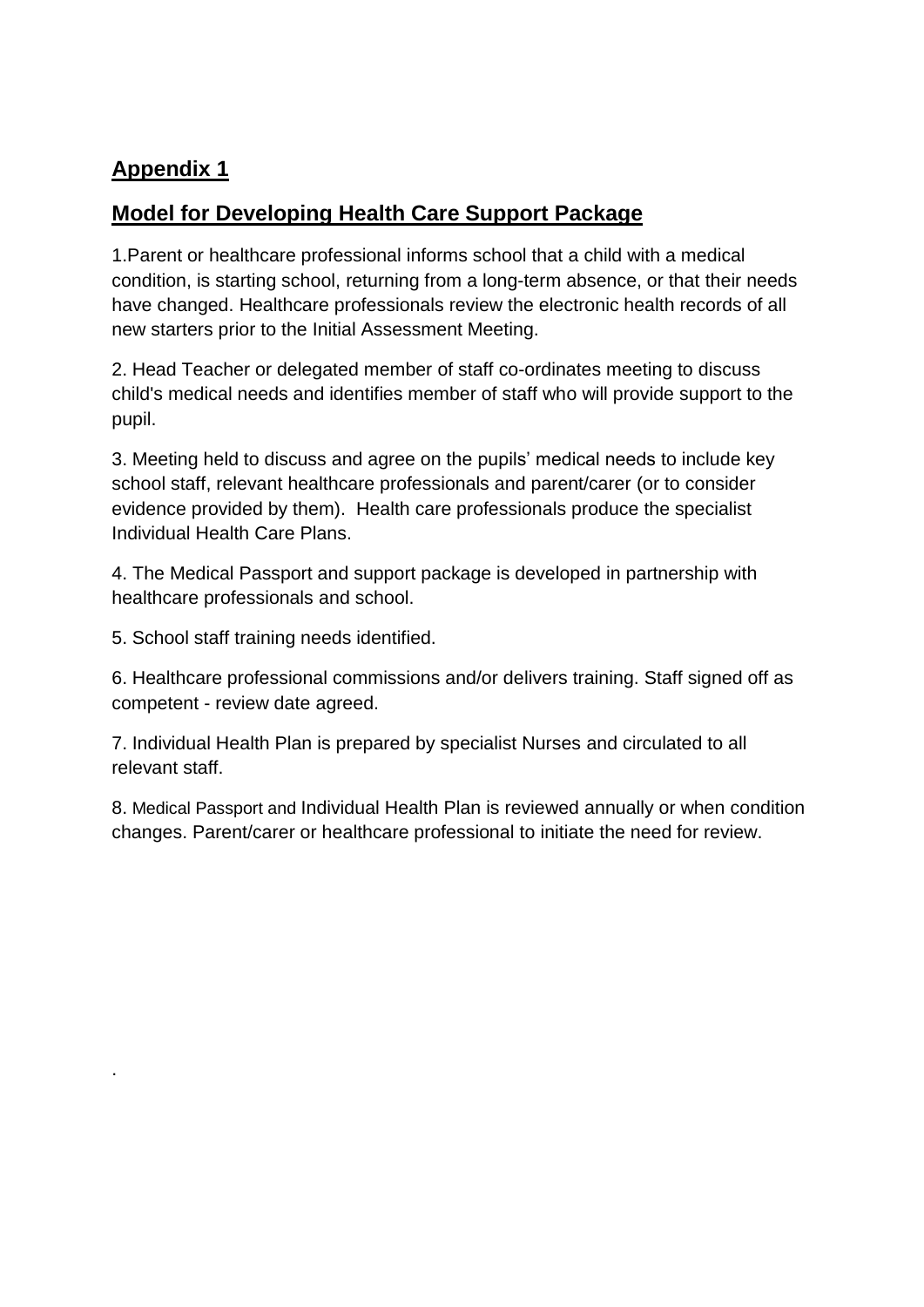## **Appendix 2 What to do: Asthma Attack**

It is essential for people who work with children and young people with asthma to know how to recognise the signs of an asthma attack and what to do if they have an asthma attack.

#### **What to do**

- Keep calm
- Encourage the child or young person to sit up and slightly forward (do not hug or lie them down)
- Make sure the child or young person takes two puffs of reliever inhaler immediately
- Loosen tight clothing is loosened
- Give reassurance

#### **If there is no immediate improvement**

Continue to make sure the child or young person takes one puff of reliever inhaler every minute for five minutes or until their symptoms improve.

#### **Call 999 or a doctor urgently if:**

- The child or young person's symptoms do not improve in 5–10 minutes.
- The child or young person is too breathless or exhausted to talk.
- The child or young person's lips are blue.
- You are in doubt.

Ensure the child or young person takes one puff of their reliever

inhaler every minute until the ambulance or doctor arrives.

#### **Common signs of an asthma attack are:**

- coughing
- shortness of breath
- wheezing
- tightness in the chest (may say tummy ache)
- being unusually quiet
- difficulty speaking in full sentences

#### **After a minor asthma attack:**

• Minor attacks should not interrupt the involvement of a pupil with asthma in school. When the pupil feels better they can return to school activities.

• The parents/carers must always be told if their child has had an asthma attack.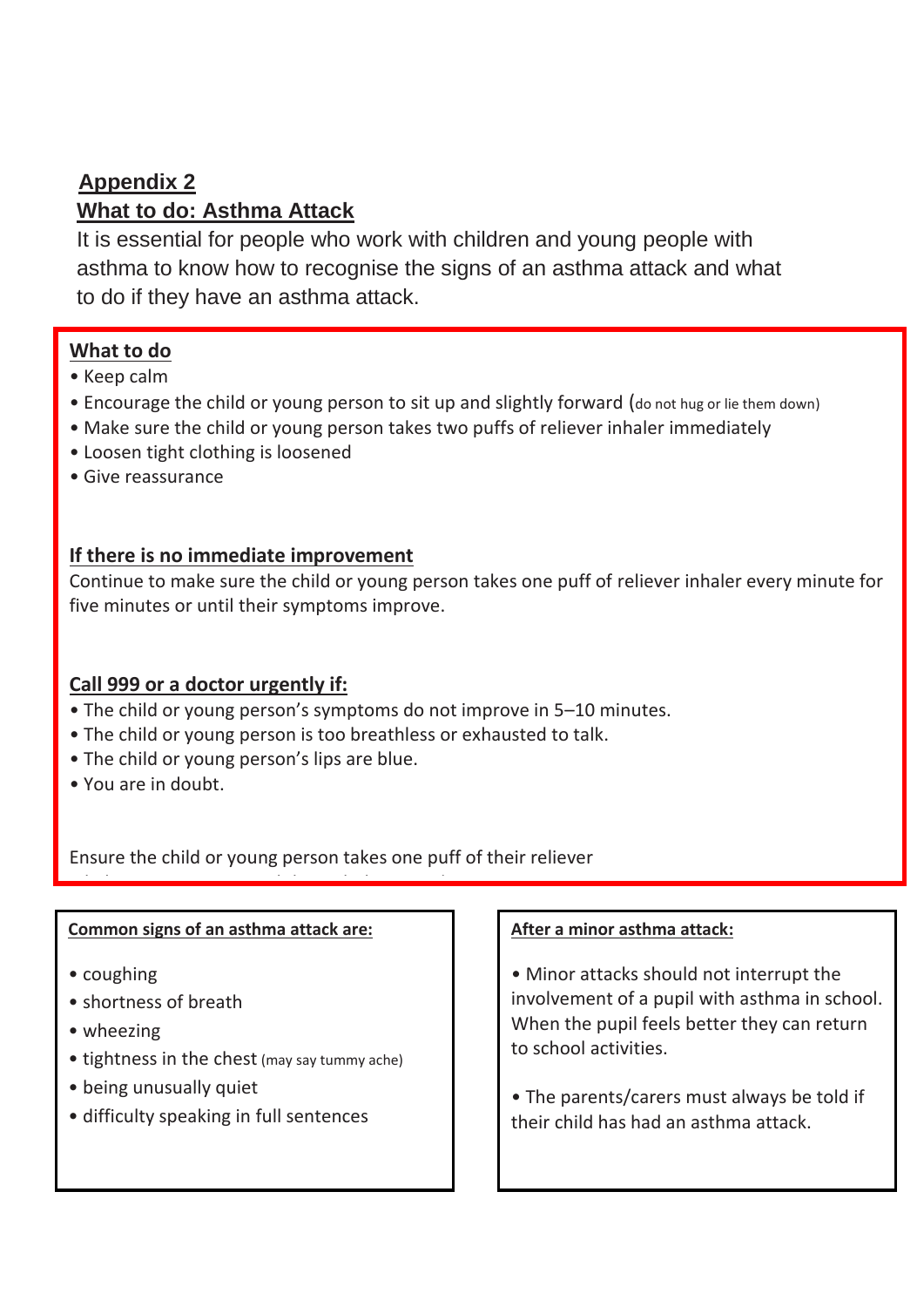## **What to do: Diabetes**

Children and young people with diabetes can have short term complications as a result of their condition. These complications include hypoglycaemia and hyperglycaemia.

| <b>Hypoglycaemia: Low Levels of Blood Glucose</b><br><b>Common Symptoms</b><br>Hunger<br>Trembling or shkiness<br>Sweating<br>Anxiety or irritability<br>Fast pulse or palpiatations<br><b>Tingling</b><br>Glazed eyes<br>Pallor<br>Mood change, especially angry or aggressive<br>behaviour<br>Lack of concentration<br>Vagueness<br>Drowsiness<br><b>What Causes a Hypo</b><br>• too much insulin<br>• a delayed or missed meal or snack<br>• not enough food, especially carbohydrate<br>• unplanned or strenuous exercise<br>· drinking large quantities of alcohol or alcohol | What to Do<br>Immediately give something sugary, a quick acting<br>carbohydrate such as<br>• a glass of lucozade, coke or other non-diet drink<br>• three or more glucose tablets<br>• a glass of fruit juice<br>• five sweets, eg jelly babies.<br>The exact amount needed will vary from person to<br>person and will depend on individual needs and<br>circumstances.<br>To prevent the blood glucose from dropping again<br>follow this with a longer acting carbohydrate such as<br>one of the following:<br>• sandwich<br>• cereal bar<br>• portion of fruit<br>· two biscuits, eg garibaldi, ginger nuts<br>· one individual mini pack of dried fruit<br>• or a meal if is due<br>If the pupil still feels hypo after 15 minutes, |  |  |  |
|------------------------------------------------------------------------------------------------------------------------------------------------------------------------------------------------------------------------------------------------------------------------------------------------------------------------------------------------------------------------------------------------------------------------------------------------------------------------------------------------------------------------------------------------------------------------------------|------------------------------------------------------------------------------------------------------------------------------------------------------------------------------------------------------------------------------------------------------------------------------------------------------------------------------------------------------------------------------------------------------------------------------------------------------------------------------------------------------------------------------------------------------------------------------------------------------------------------------------------------------------------------------------------------------------------------------------------|--|--|--|
| without food<br>• sometimes no obvious cause                                                                                                                                                                                                                                                                                                                                                                                                                                                                                                                                       | something sugary should again be given. When the<br>child has recovered, give them some starchy food, as<br>above.                                                                                                                                                                                                                                                                                                                                                                                                                                                                                                                                                                                                                       |  |  |  |
|                                                                                                                                                                                                                                                                                                                                                                                                                                                                                                                                                                                    |                                                                                                                                                                                                                                                                                                                                                                                                                                                                                                                                                                                                                                                                                                                                          |  |  |  |
| <b>Hyperglycaemia: High Levels of Blood Glucose</b><br>Common Symptoms<br>Thirst<br>Frequest urination<br>Tiredness<br>Dry skin<br>Nausea<br><b>Blurred vision</b>                                                                                                                                                                                                                                                                                                                                                                                                                 | <b>What to Do</b><br>Contact the pupils' parents<br>Call 999 if the pupil is<br>Overbreathing<br>$\bullet$<br>Vomiting<br>Has breath smelling of nail polish remover                                                                                                                                                                                                                                                                                                                                                                                                                                                                                                                                                                     |  |  |  |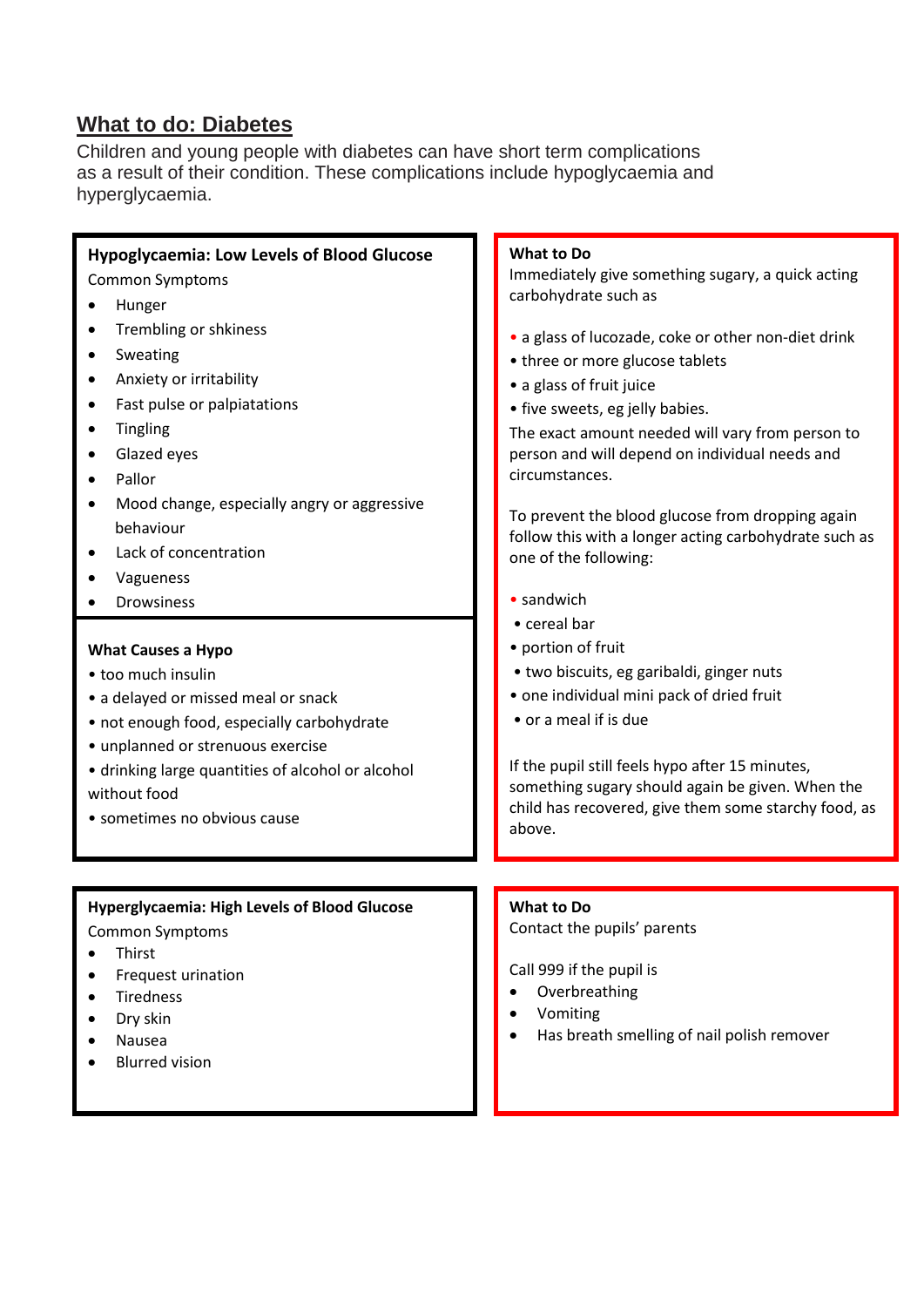## **Appendix 4 What to do: Shunt**

Everyone with Hydrocephalus needs to be well hydrated and have access to clear fluids (not "coke" or any drink containing caffeine) especially in hot weather and after exercise.

## Symptoms of acute shunt malfunction or blockage • vomiting or nausea • photophobia (sensitivity to light) • dizziness  $\bullet$  seizures (fits)  $\bullet$  headache + other visual disturbances • drowsiness Symptoms of chronic shunt malfunction or blockage  $\bullet$  fatigue • behaviour changes  $\bullet$  general malaise · decline in academic or work performance • visuo-perceptual problems being just "not right"

## What to Do

- Inform next of kin
- Phone neurosurgical unit and speak to Ward Sister or Neurosurgical Registrar. Do NOT leave message with ward clerk or junior
- Arrange transport to a neurosurgical unit.

Do NOT allow child to be transported to local district hospital (unless unconscious or very ill)

ANYONE WITH SHUNT BLOCKAGE NEEDS TO CONTACT THEIR SPECIALIST NEUROSURGICAL UNIT WITHIN 4 HOURS OF ACUTE SYMPTOMS DEVELOPING FOR **ADVICE**